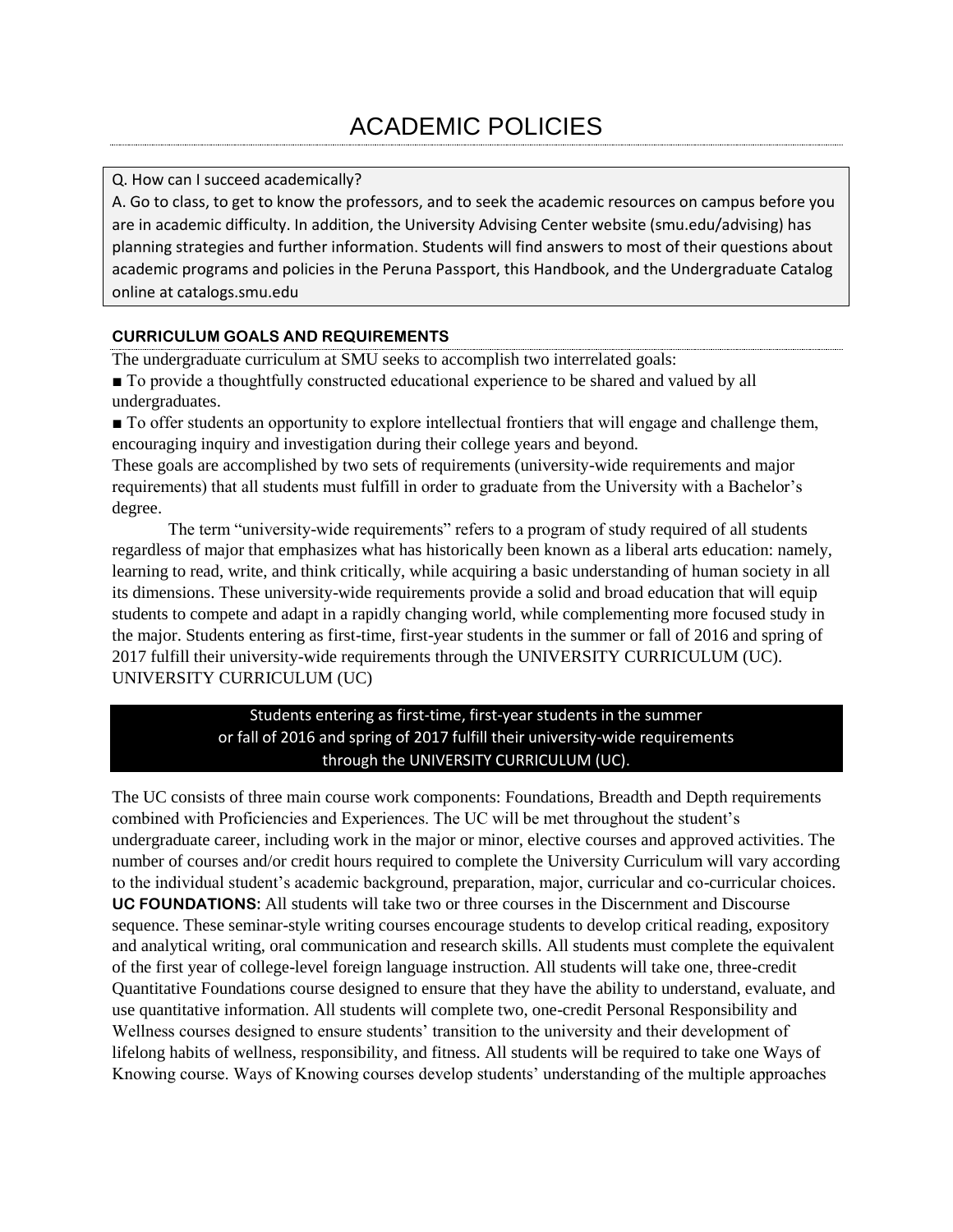whereby different disciplines define, acquire and create knowledge, including the ethical considerations involved.

**BREADTH:** Breadth courses provide an introduction to seven primary ways in which intellectual traditions have organized and constructed knowledge. The seven Breadth areas are Creativity and Aesthetics; Language and Literature; Philosophical and Religious Inquiry and Ethics; Historical Contexts; Individuals, Institutions, and Cultures; Science and Engineering; and Technology and Mathematics. **DEPTH**: Depth courses provide advanced knowledge or explore the application of fundamental ideas to other disciplinary areas. The three Depth areas are Humanities and Fine Arts; History, Social and Behavioral Sciences; and Natural and Applied Sciences. Individual Breadth and Depth courses may satisfy requirements in two different areas and may meet Proficiency and Experience requirements. UC **PROFICIENCIES AND EXPERIENCES:** To equip SMU graduates for the many opportunities and challenges that await them, the UC requires all undergraduates to develop and refine writing, quantitative reasoning, oral communication, and information literacy skills beyond the introductory level. The UC also encourages all undergraduates to apply curricular knowledge to the diverse, global communities in which they will live and work. The following UC Proficiencies and Experiences may be met through creditbearing course work or approved, non-credit activities that have been identified as meeting that requirement: Writing; Quantitative Reasoning; Information Literacy; Oral Communication; Community Engagement; Human Diversity; and Global Engagement. Students are required to complete Writing, Oral Communication, Information Literacy, and Human Diversity and two further electives from the list.

#### **PARTIAL LISTING OF ACADEMIC MAJORS AND/OR MINORS**

Note: Italics indicates those disciplines that are offered solely as minors. Please consult individual school websites for most current listings of majors and minors.

**DEDMAN COLLEGE OF HUMANITIES AND SCIENCES**. Africa/Middle East Studies. American Politics, Law and Administration. Arabic. Anthropology. Anthropology-Archaeological, Anthropology-Biomedical, Anthropology-Cultural, Anthropology-General. Asian Studies. Biochemistry. Biological Sciences. Chemistry. Chinese. Classical Studies. Comparative and International Politics. Econometrics. Economics. Economic Growth and Development. Economics of Decision Making. Economics of Industrial Organization. Economics with Finance Applications. Economics with Systems Analysis Specialization. English. English with Creative Writing Specialization. Environmental Chemistry. Environmental Earth Sciences. Environmental Geology. Environmental Sciences. Environmental Studies. Ethics. Ethnic Studies (African/African-American Studies or Mexican-American Studies). European Studies. World Languages and Literatures (Chinese, French, German, Italian, Italian Area Studies, Japanese, Latin, Russian Area Studies, Spanish). Geology. Geophysics. History. Human Rights. Individualized Studies in Liberal Arts. International Economics. International Studies. Labor Economics. Latin American and Iberian Studies. Markets and Culture. Mathematics. Medieval Studies. Monetary Economics. Natural Sciences. Philosophy. Physics. Political Science. Political Science-General, Political Thought. Psychology. Public Economics. Public Policy. Religious Studies. Resource Geology. Sociology. Statistical Science. Women's and Gender Studies. Additional opportunities available for pre-law, prehealth professions, pre-physical therapy and biomedical research.

**EDWIN L. COX SCHOOL OF BUSINESS**. Accounting. Asset Management. Business and Financial Reporting. Finance. Financial Consulting. General Business. Business Administration. Management. Marketing. Real Estate Finance. Risk Management and Insurance.

**MEADOWS SCHOOL OF THE ARTS**. Advertising (emphasis in Creative or Media). Art. Art History. Arts Entrepreneurship. Arts Management. Cinema/Television. Corporate Communication Studies. Creative Computing. Dance Performance. Fashion Media. Film and Media Arts. Fine Arts. Graphic Design. History of Visual and Performing Arts. Intermedia Theory and Practice. Journalism (Broadcast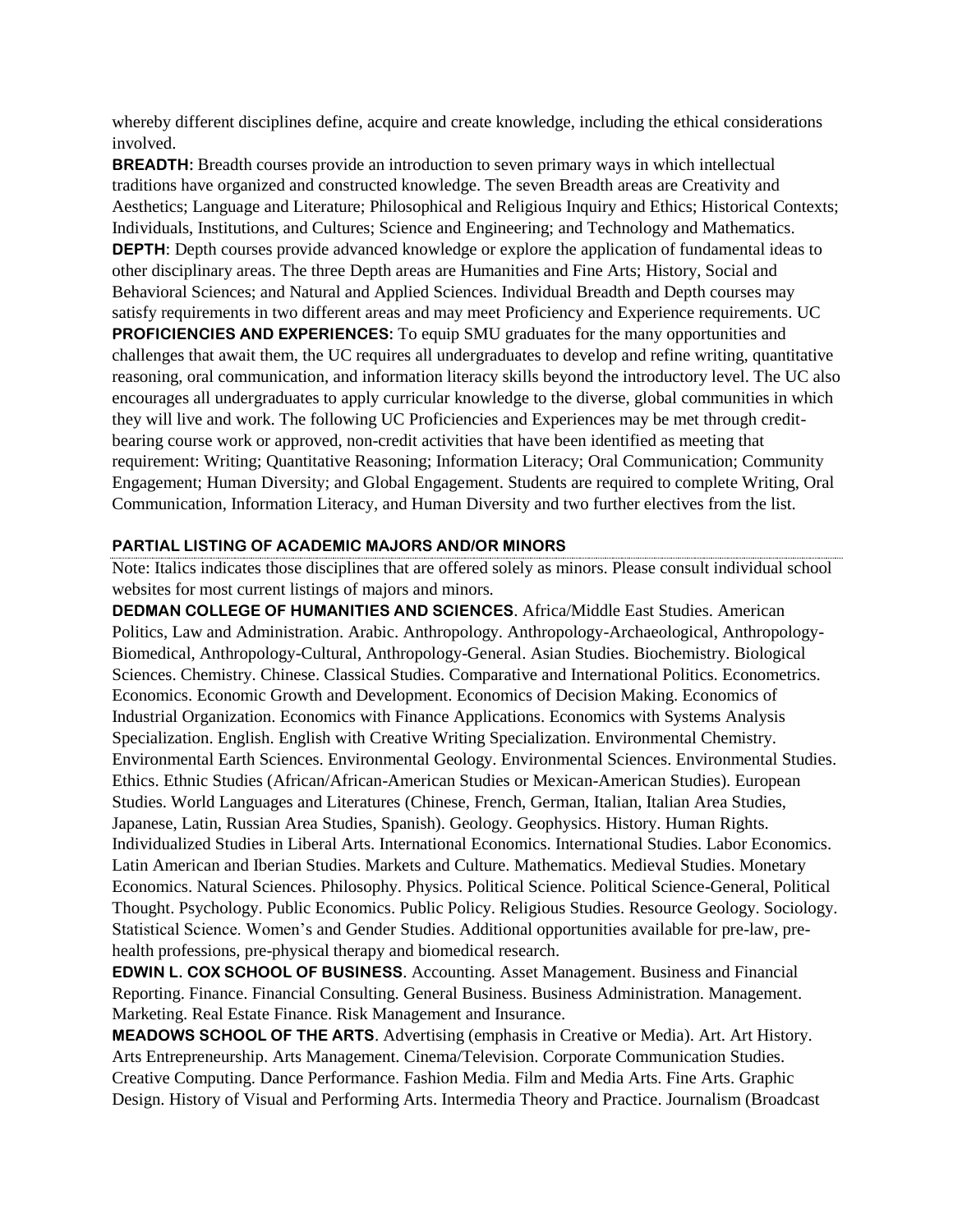and Print). Music. Music Composition. Music Education with Teacher Certification. Music Performance. Music Therapy. Performing and Visual Art History. Photography. Public Relations and Strategic Communications. Theatre (with specializations in Acting, Theatre Studies).

**LYLE SCHOOL OF ENGINEERING**. Civil Engineering. Computer Engineering. Computer Science\*. Electrical Engineering\* (specializations in Biomedical, Computer Engineering, Engineering Leadership, Mathematics Dual Degree, or Physics Dual Degree). Environmental Engineering. Global Development. Management Science\*. Mechanical Engineering\*. (specializations in Environmental or Manufacturing). \*Includes premedical or biomedical options.

**ANNETTE CALDWELL SIMMONS SCHOOL OF EDUCATION AND HUMAN DEVELOPMENT.**

Teacher Education (levels EC-4, Grades 4-8, Grades 6-12 or 8-12). Applied Physiology and Sports Management.

# **TRANSFER CREDITS EARNED BEFORE ENROLLING AT SMU**

Acceptable transfer credits apply toward degree requirements at SMU. Credit is awarded for work passed with a grade of C- or better at an accredited college or university. Each department determines applicability of transferred credit for the requirements for its majors and minors. Credit for college-level courses taken concurrently with high school work is granted if each of the following conditions is met:

- The course must be completed at an accredited school.
- The course was passed with a grade of C- or better and is comparable in content with a course offered at SMU.
- The course must be submitted on an official college transcript.

### **TRANSFER OF CREDITS EARNED AFTER ENROLLING AT SMU**

After enrollment at SMU, students wishing to fulfill degree requirements through transfer work should obtain prior approval from their advisor and the chair of the appropriate academic department. Students who fail to get prior approval for transfer work can petition later for transfer credit, but they have no assurance that it will be awarded. In certain cases, such as Foundations (UC) and Ways of Knowing (UC), permission is not granted. A maximum of 30 transfer hours following matriculation may apply to an SMU degree.

### **ACADEMIC PROGRESS AND REPORTS**

Normal progress toward a degree requires the successful completion of a minimum of 15 credit hours each term, plus two terms of PRW (UC) credit. Satisfactory academic performance also requires achievement of a cumulative grade point average (GPA) of at least 2.00 (in a 4.00-point system). Academic progress is monitored by both the academic advisor and the Records Office of the Dean. Academic progress is communicated to students by means of several periodic reports.

**GRADE REPORTS** are available online via my.SMU at the end of each term.

**ACADEMIC WARNING REPORTS** may be issued at mid-term in the fall and spring of the first and second year. They indicate courses in which the student's progress is less than satisfactory (C-, D, or F) and are sent to the student's local address.

**DEGREE PROGRESS REPORTS** are available to each student online via my.SMU. This report summarizes completed academic work and relates it to degree requirements for the student's program of study.

### **ACADEMIC PROBATION AND SUSPENSION**

If a pre-major student's cumulative grade point average (GPA) falls below 2.000 after any term of study (fall, spring, or summer), the student will be placed on academic probation at the beginning of the next